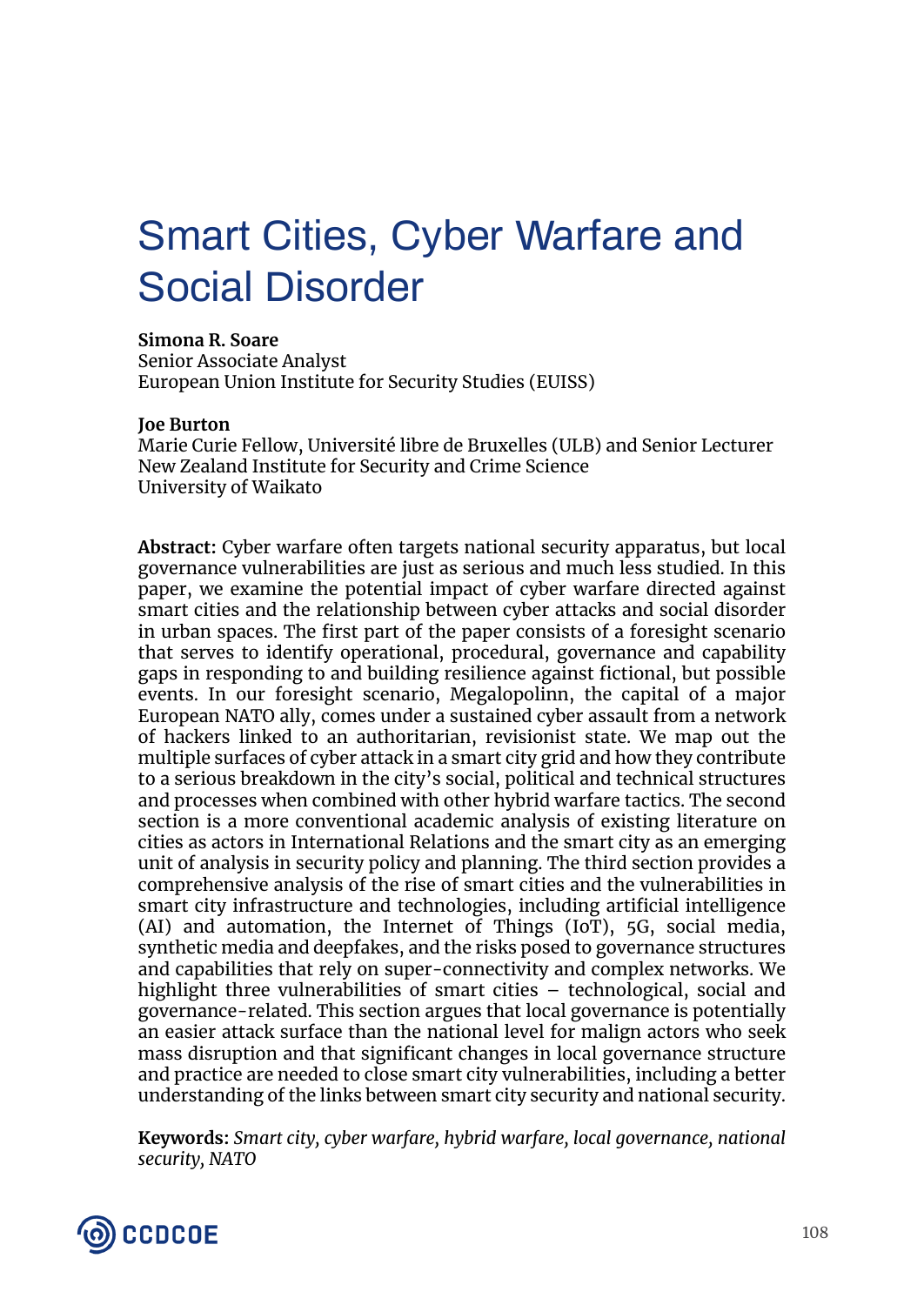# **1. DARK DAYS IN MEGALOPOLINN**

*February 2030*. The smart city infrastructure of Megalopolinn is under attack. Megalopolinn is Varmatia's largest city, with over 10 million inhabitants. It generates over 30 per cent of Varmatia's GDP and is a major European transport hub and pivotal to NATO logistics, defence planning, military mobility, and reinforcement of Eastern European allies. Varmatia is bordered by Lusia, a hostile foreign power, with which it has a history of confrontation.

At 19:43, on 2 February, massive AI-enabled Distributed Denial of Service (DDoS) attacks, harnessing the city's millions of IoT devices, cripple Megalopolinn's 5G servers and transmission masts. The smart city's master network has been infected by a self-replicating and self-learning worm, which is rapidly propagating through the smart critical infrastructure grid. Within hours, the malware cascades through different sectors of the grid, disabling City Hall servers and cutting GPS services used by the police and emergency services. The coordinated assault shuts down the power and water supply to half the city's population. Citizens do not have access to clean water or electricity, they cannot heat their houses, withdraw money, communicate with loved ones or city authorities.

Megalopolinn is surrounded by navigable water canals, operated by a fully automated water and navigation management system. The worm infects and manipulates the automated industrial control system of the city's canals and dams, leading to the progressive flooding of an area roughly the size of Brussels. The city provides the largest rail transport hub in central Europe and is relied upon by the EU and NATO for military mobility. The flooding occurs just seven days before the DEFENDER 2030 transatlantic military exercise, which depends on the city's infrastructure for the transit of troops and equipment.

Further fuelling popular anger, a video spreads online depicting Megalopolinn's Mayor deriding the desperation of city dwellers. The European Union (EU) East StratCom Task Force (a key EU instrument tasked with countering misinformation campaigns) reports a spike in anti-Varmatian, anti-EU and anti-NATO 'deepfake' videos—synthetic media produced by AI algorithms (Barnes and Barraclough, 2020). National regulation does not allow their rapid removal without due process. In a public address on national television, the City's Mayor, in violation of cyber response protocols, attributes the attack on his smart city to Lusia. National authorities have not been consulted on this attribution, but Lusia is responding aggressively and threatening massive repercussions.

By 3 February, riots, looting, destruction of property and cases of violence are reported throughout the city. Police response is obstructed by the malware, which has disabled smart alarm systems and CCTV cameras and is preventing law enforcement drones from transmitting data necessary for accurate situational awareness. The rioters, armed with Molotov cocktails, baseball

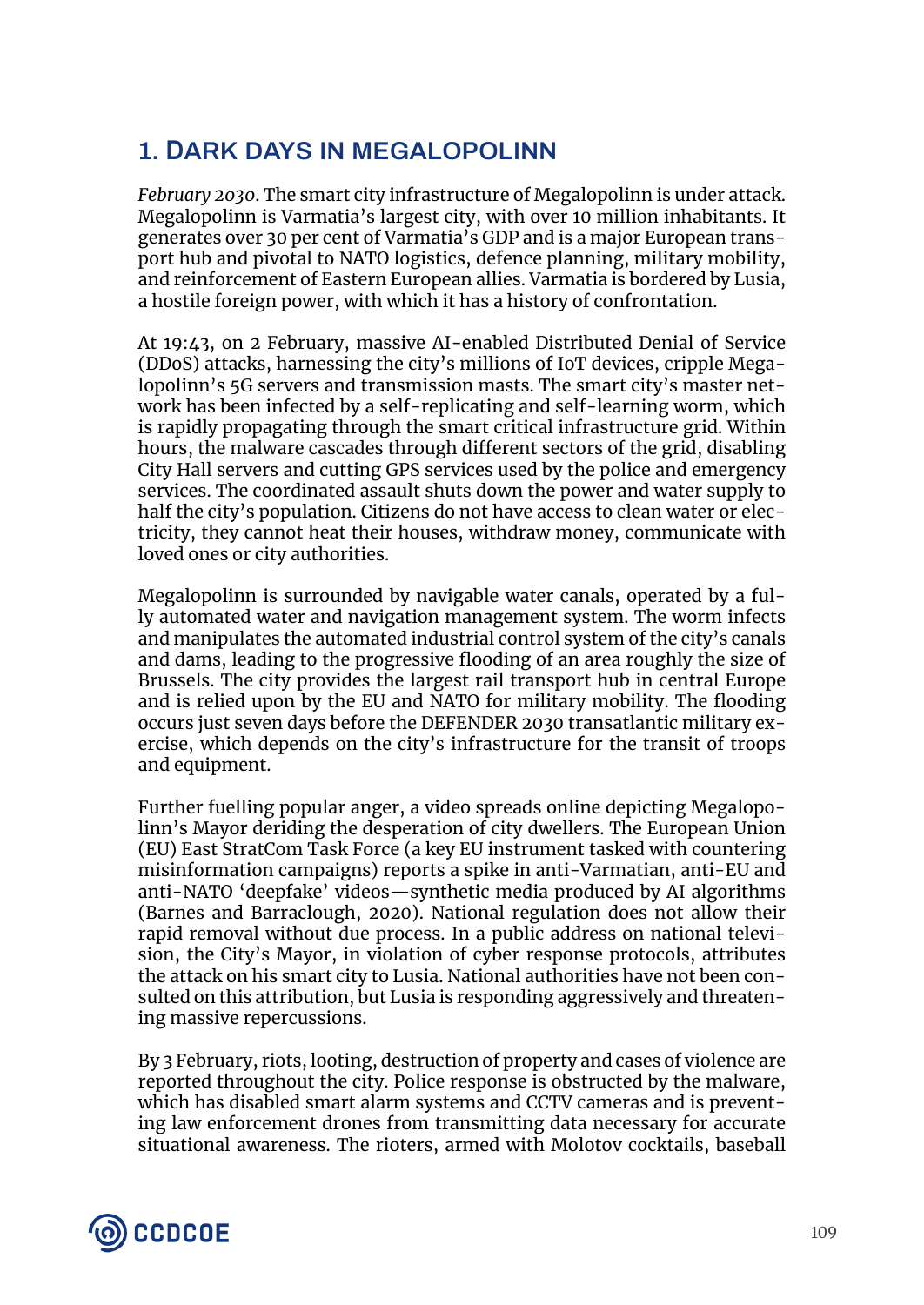bats and small arms, have placed barricades along all the main roads into the city, and the underground system has ground to halt.

By 5 February, law enforcement is overwhelmed, and rioters are threatening to break into City Hall. The Varmatian government is ready to declare a national emergency. The Varmatian ambassador to NATO hands in an official request for an urgent North Atlantic Council (NAC) meeting to inform allies of potential disruptions to NATO activities and to present allies with intelligence suggesting the Lusian government is orchestrating a sophisticated cyber and hybrid attack against Megalopolinn.

# **2. THE BRITTLENESS OF SMART CITIES**

As the foresight scenario above demonstrates, smart cities are brittle architectures. From technological, social and governance points of view, they have multiple points of failure with cascading, systemic effects. The purpose of the foresight scenario is not to depict the future but to raise awareness of less visible risks and vulnerabilities—in this case, the interdependencies between smart city grids, local governance and social order. The scenario also serves to highlight how smart city security risks might affect broader national and allied security. Our goal in this paper is to analyse the multiple vulnerabilities, risks and threats faced by smart cities and map out much-needed changes in technological, social and governance approaches to help increase local preparedness and enhance resilience in the face of catastrophic cyber and hybrid events.

What are the main vulnerabilities and threats faced by smart cities? How do we conceptualise them in an allied framework? In an attempt to answer these questions, this paper proceeds as follows. First, we define and analyse the role of cities as actors in international relations and particularly of smart cities as an emerging unit of analysis in security policy planning. Then, we analyse the vulnerabilities, risks and threats faced by smart city infrastructure in cyber and hybrid warfare. We argue that the growing body of literature on the security of smart cities is limited to a primarily technological approach. Smart city vulnerabilities are as much technological as they are human, social and governance driven. For a more comprehensive view, a more encompassing definition of smart cities as synergetic physical, virtual and human systems is required. Furthermore, we argue that a particular focus is needed on clarifying and exercising the connections between smart cities and national security.

## *A. Cities and International Security*

Cities were not the traditional focus of International Relations (IR) or Security Studies literature. During the Cold War, states were the main unit of analysis and were central to realist accounts of international relations. The emergence of the 'national security state' drew particular attention, as the dangers of the Cold War, nuclear arms race and fears of revolutions led to the

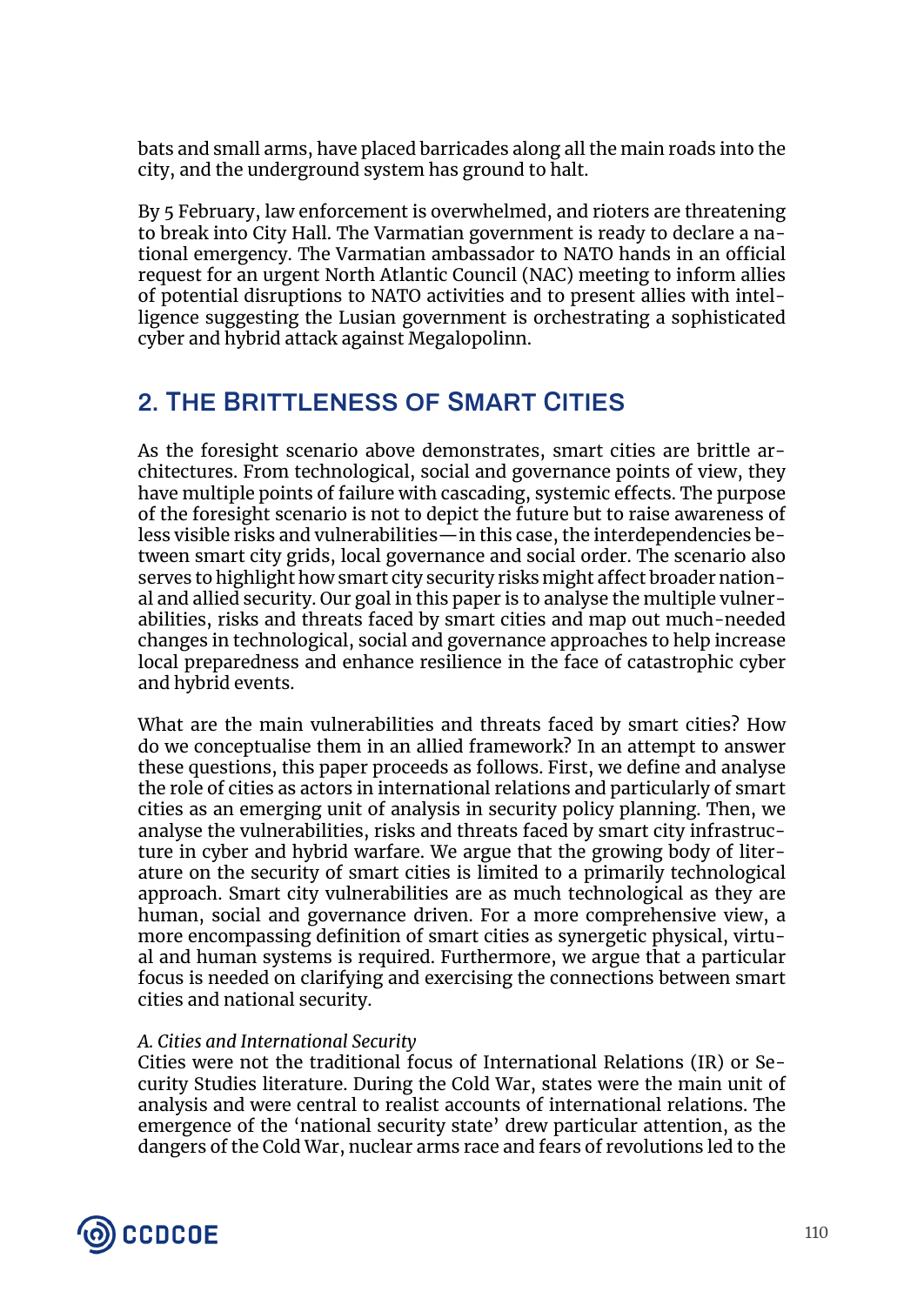creation of powerful security and intelligence apparatus (Raskin, 1976). In the mid-to-late 1980s, however, the focus of IR began to change, and a variety of non-state actors, including terrorist groups and international organisations became the focus of analysis. States were not a 'black box' according to these emerging understandings; what happened inside the state was important in shaping international affairs, and a new range of international theories sought to focus on sub-state actors, identity groups and societal dynamics (Buzan, 1991).

Two emerging trends led scholars to include cities in IR analysis. The first was the trend of globalisation, which increased the political, financial and military relevance of cities and their role as command posts and centres of planning (Alderson et al., 2006). The combination of globalisation's effects and the rapid spread of information and communication technologies (ICTs) made the world 'flat' and global changes had localised effects and vice-versa. The second trend related to urbanisation, a process that has been driven by globalisation, the rise in international markets, industry, the emergence of service-driven economies and job opportunities, and the decline of rural living and economies. Since 2016, over half the world's population has lived in cities, and this is set to rise to two-thirds, an estimated 7 billion people, by 2050 (Ritchie & Roser, 2018).

Cities are not always safe places for people to be. Almost a quarter of people in cities globally live in slum accommodation (United Nations, 2020), and there are grave concerns about how this trend will affect social cohesion and equal access to critical public services, including basic healthcare, transport, water and energy. Recent reports suggest that the growth in urban populations will require a \$78 trillion infrastructure investment in the coming years (PWC, 2020). Cities consume 75 per cent of the world's natural resources and are responsible for 80 per cent of global carbon emissions (PWC, 2020). Managing the future of urbanisation, including environmental, economic and social sustainability, will be crucial to urban security as we move further into the 2020s.

Cities serve several important political, economic and security functions. They are major economic hubs. The global stock markets are dominated by New York, Hong Kong, London and Tokyo, and they host the global financial infrastructure and institutions that make the global economy run (Statista, 2020). Cities are also major diplomatic hubs, serving global political relationships, with embassies, consulates and myriad private interests circulating for political influence. They have also become important actors in their own right, with a growing agency in international affairs. The ascension of global cities has allowed a range of internationally influential leaders to emerge, from Boris Johnson to Rudy Giuliani; figures who have transcended city politics and built international reputations. Cities have become strategic resources in wars and civil conflicts, too. The 1993 'Black Hawk Down' incident in Mogadishu and the battle for Fallujah in Iraq had major implications for the outcomes of those conflicts and cities have also been sites of major

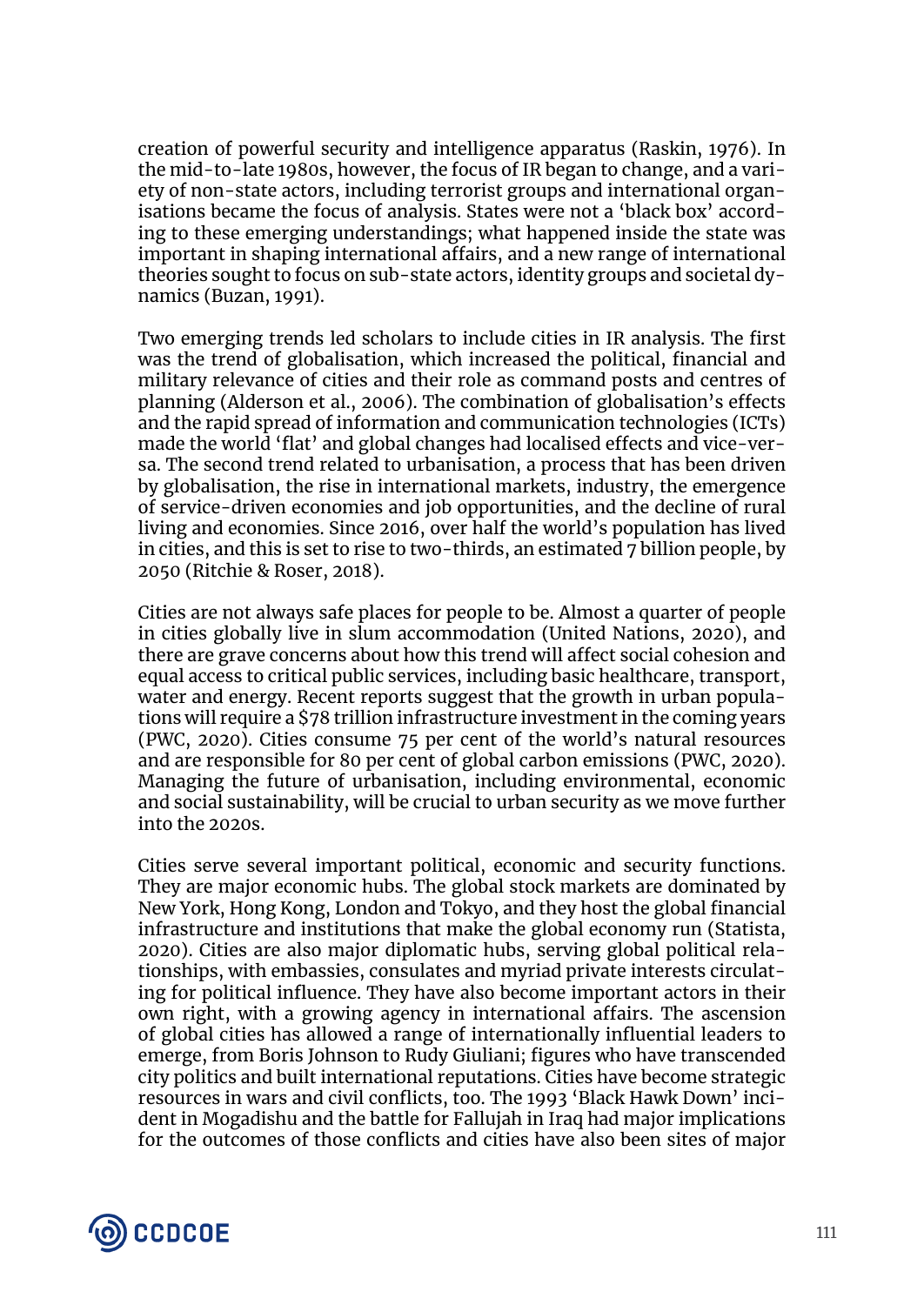political transitions such as the Arab Spring which was centred in Tahrir Square in Cairo. Cities also host iconic landmarks such as the Eiffel Tower, Big Ben, One World Trade Center, Sydney Harbour Bridge and Burj Khalifa which have wider political and security significance.

#### *B. The Rise of the Smart City*

Smart cities can be defined as those that effectively integrate physical, digital and human systems in urban environments to deliver sustainable, prosperous and inclusive outcomes for their citizens (British Standards Institute, 2014). At present, technology is certainly present in cities, but fully integrated and automated forms of technological governance that connect different services and the people that use them are still under development. Achieving positive outcomes depends on smart city security, and a growing body of literature has emerged addressing the many technological vulnerabilities that appear to be built into smart city projects. The growing dependency of smart cities on technological interconnectivity and data is also increasing their known and unknown vulnerabilities to cyber attacks and threats from foreign hybrid influence. There is a growing literature on the multiple attack surfaces that a smart city grid presents to adversaries and growing concerns over the threats to civil and political rights that they engender (Sookhak et al., 2019). Other scholars have emphasised the security challenges involved, and particularly attacks that cause disruption to services and steal or manipulate the data collected by sensors (Elmaghraby & Losavio, 2014). Smart city infrastructure consists of smart public transport and traffic control, a smart energy grid, smart water supply, smart waste management, smart building operations, smart healthcare, smart delivery systems, smart local governance services, smart back-office systems and others. These smart services are enabled by a synergetic network of physical and virtual infrastructure that redefines how citizens interact with the city and with local governance. 5G networks, the IoT and autonomous service networks and platforms (electronic services that are automated, with humans in-the-loop) are expected to transform and refine smart city design, operations and efficiency as the 2020s unfold. Each of the smart city infrastructure components presents numerous vulnerabilities, but it is the complex, multi-layered and highly interconnected system-of-systems in a smart city infrastructure that is systemically vulnerable to a growing number of threats from cyber crime to hybrid warfare.

At present, there are hundreds of smart city initiatives across the transatlantic area, including iCity in Spain, Triangulum in the UK, and DIMIS in Germany (Nominet, 2018). In 2019, local governments globally spent \$95 billion on smart city technologies and global smart city initiative spending is forecast to reach \$189 billion by 2023 and \$263 billion by 2028 (International Data Corporation, 2020). A simple inventory of the sheer number of municipalities and local governments across Europe offers an even more sobering overview of the scale of the challenge: there are over 87,800 municipalities and local governments in European NATO members and over 88,200 in the EU (vom Howe et al., 2019). These municipalities are home to 74 per

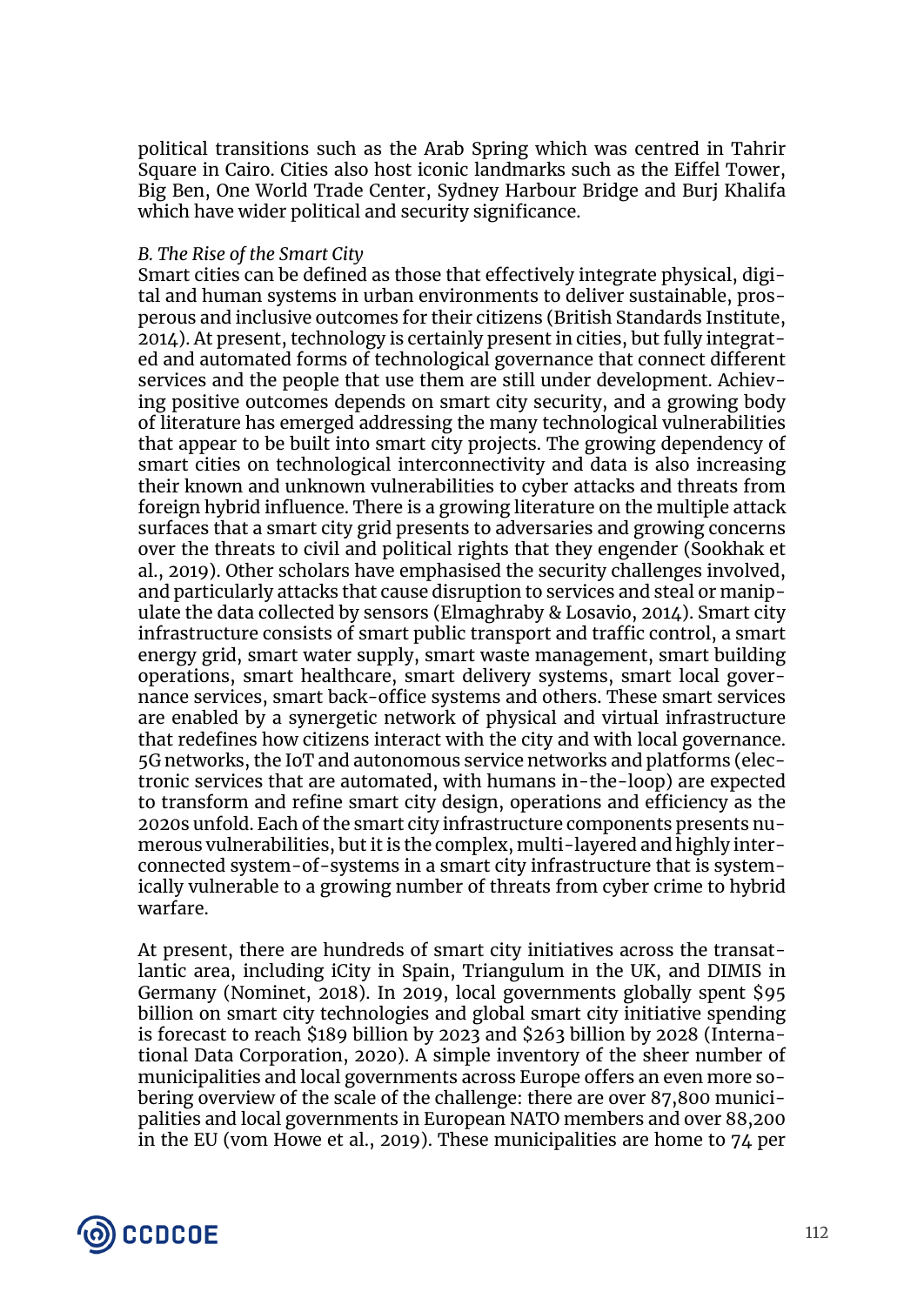cent of the population in Europe and 82 per cent in North America (United Nations, 2018). The US Department of Transportation has issued a 'Smart City Challenge' and in 2014 the National Institute for Standards and Technology (NIST) launched its Smart Cities and Communities Framework. The European Commission (EC) launched a European innovation partnership on smart cities and communities and since 2017 has spent over €53,5 million on projects addressing the energy, transportation and environmental aspects of smart city grids (EC, 2020a). Already, Europe and North America are home to 26 of the world's largest smart city infrastructures (Eden Strategy Institute, 2018). Europe has the highest density of smart city initiatives (IESE Business School, 2019). A majority of municipalities in the transatlantic area will implement at least some form of smart city infrastructure in the next decade and many such initiatives will increasingly be interconnected across regions and share the same technology, software and hardware in the process. This opens the very real possibility that a successful hack of one such vulnerable system can be replicated en masse, with the help of automated virtual tools to affect multiple cities simultaneously.

## **3. BRITTLE-AT-THE-MAKING? MAPPING SMART CITY VULNERABILITIES**

There is a growing awareness of the cyber security risks embedded in smart city infrastructure and their potential physical effects (US Department of Energy, 2017). Rather than being risk averse, the response framework has been one of risk management (US Department of Homeland Security, 2015). The costs of cyber security for smart city infrastructure between 2020-2024 are projected to grow to over \$135 billion (ABI Research, 2019), meaning cyber security design and maintenance becomes comparable to the very development of smart city initiatives. Governments and international organisations in the transatlantic area have developed risk mitigation measures to build 'security by design' into smart city grids. These include a myriad of standardisation and certification schemes, including ISO standards for smart cities (ISO/IEC, 2020), EU certification for ICT devices and services (EC, 2020), the US NIST IoT security requirements (Fagan & Megas, 2020; Singhal, 2020) and NATO telecommunications requirements (NATO, 2019; 2020). There is also specific regulation for critical infrastructure protection, with which national authorities and operators of smart city services all have to comply. Because implementation of these standards and regulations remains a national prerogative, differences in strategic focus, technological capacity and available budgets explain different levels of performance.

Yet, despite these growing investments in cyber security, the threats and vulnerabilities of smart cities are still expanding. Between 2010-2014, the US Department of Energy reported over 1,130 cyber attacks against the national critical infrastructure grid, including 19 against nuclear weapons stockpile facilities; 14 per cent of these attacks were successful, leading to disruption of energy supply services and loss of integrity of the data and industrial

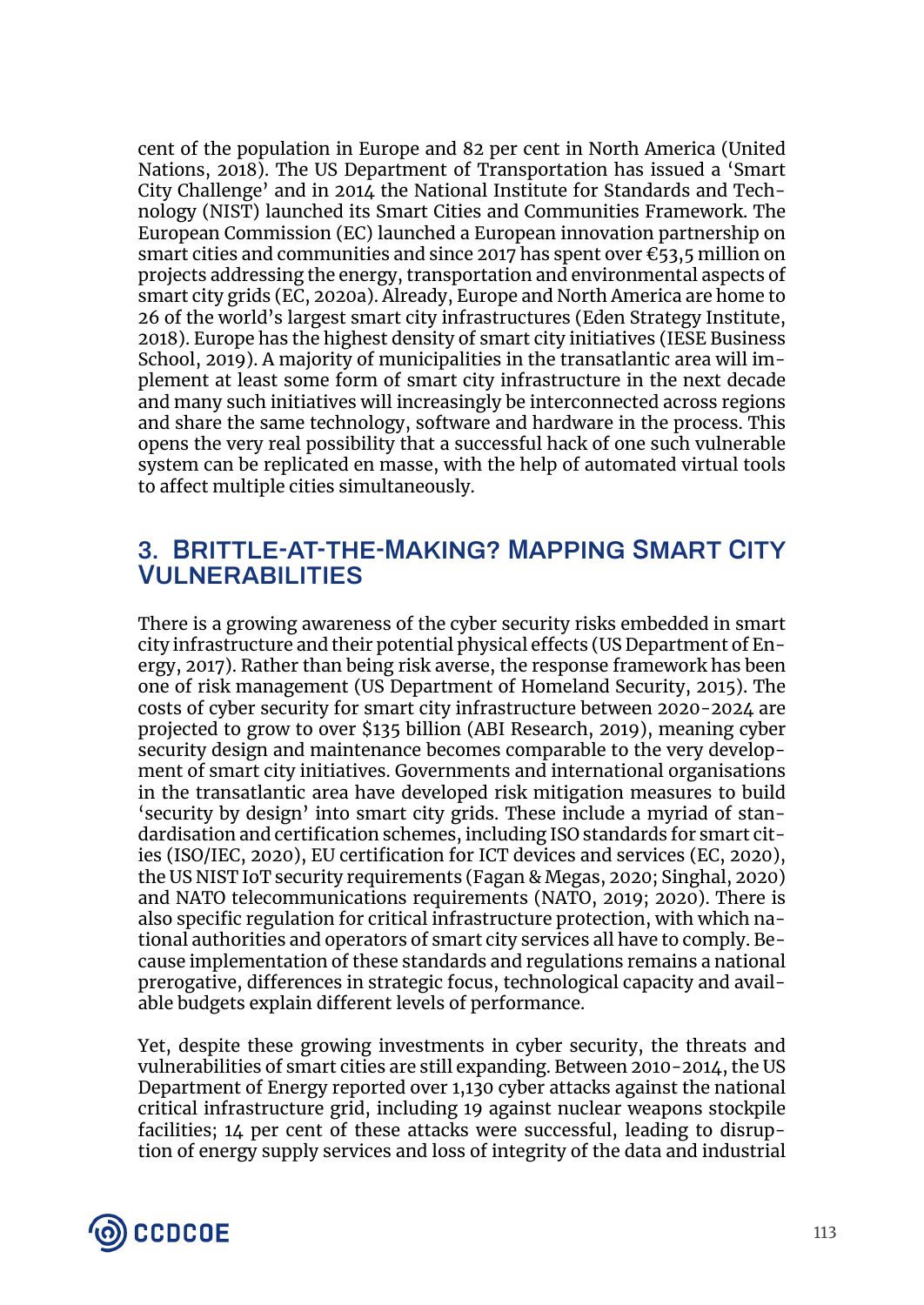command systems at several facilities (Reilly, 2015). Between 2018 and 2019, there was a 363% increase in the targeting of organisations (including local government entities) by hackers (Malwarebytes, 2019) in a trend that points to a significant shift in the activity patterns of cyber attacks and cyber conflict more broadly, from a focus on attacking individuals towards ever-larger entities, especially organisations and local government entities. This trend of increasingly sophisticated, targeted and widespread cyber-attacks, including against local governance and private industry, is well documented in Europe, too (ENISA, 2020).

Unlike national authorities and large organisations which possess the necessary funding, the technology and, more often, the skilled workforce needed to defend against cyber attacks or comprehensively tackle hybrid warfare campaigns, local governments are far easier targets for technological, social and governance reasons. The systemic approach to the security of smart cities seems to be technologically brittle-by-default, socially brittle-by-nature and politically brittle-by-design.

### *A. Brittle-by-default? Technological Vulnerabilities of Smart Cities*

Smart energy grids and smart water management systems can create security vulnerabilities because they are deployed as a layer over legacy systems with many cyber vulnerabilities that are aggravated by poor maintenance. Some services, for example, use operating systems that have not been updated or patched since the late 1990s or early 2000s, (such as Windows XP, that was exploited during the WannaCry attack) making them easy access points into the smart city grid where hackers can disrupt and corrupt other components. A recent industry report identified 17 distinct 'zero-day' vulnerabilities across four types of smart city systems, eight of which were classified as being of 'critical severity' (Warwick, 2018). While access to these legacy systems is becoming easier, the detection and repair of compromised devices in the network can be extremely challenging and costly (Cerrudo, 2014). For example, detecting a data breach takes on average six months or longer (ENISA, 2020). The multitude of systems, devices and protocols in smart city infrastructure, ranging from Bluetooth to 5G, both software and hardware components, and those produced and operated by a multitude of stakeholders, makes interoperability, coordination and compliance monitoring of common security standards difficult (US Department of Homeland Security, 2015). It also obscures clear lines of responsibility and accountability for failures in the system.

New components and technologies added into smart city networks—such as sensors and IoT devices—continue to be vulnerable, despite the adoption of cyber security standards, safeguards and authentication protocols across the transatlantic area. The focus on increasing broadband access and reducing network latency has led to an increased density of oversubscribed networks, which is particularly relevant in times of crisis when networks experience rapid spikes in data use (Afflerbach, 2020). These networks cannot accommodate all subscribers—people and IoT devices—making them brittle and

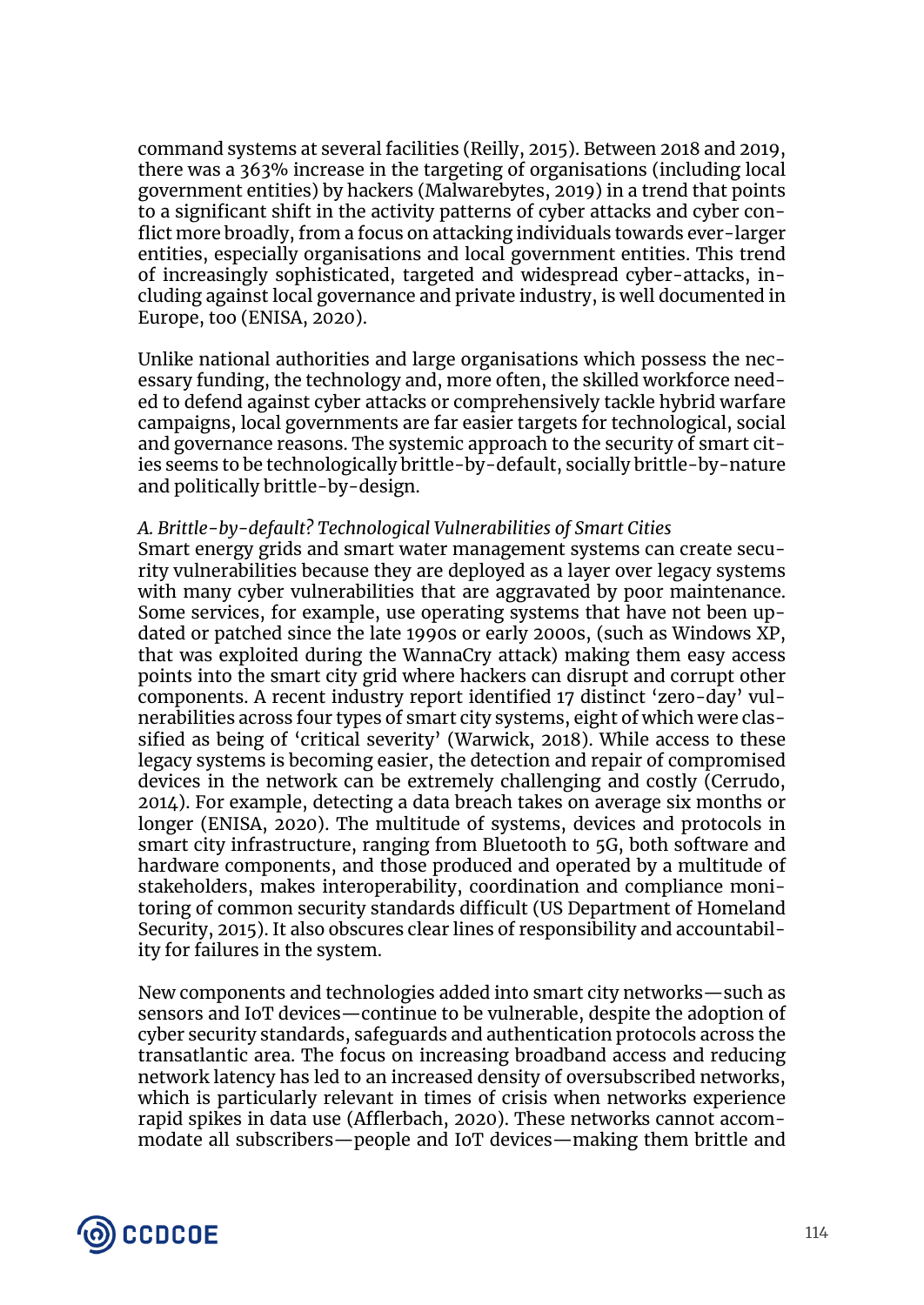prone to failure. Most water and energy contractors have different cyber security protocols and use supervisory control and data acquisition (SCADA), an automation control system that has been proven to be a significant and multi-faceted single point of failure in smart city grids (Kitchin & Dodge, 2017). In a system as interconnected as a smart city, security is a function of its weakest component. As a result of the smart city's high interconnectivity of the data and the systems that run on it, the corruption or disruption of one part of the puzzle has important cascading effects across the entire grid. Jamming and spoofing GPS signals can disrupt critical services such as police, fire, emergency medical services, power grids and financial markets (Polunsky, 2019). These effects can easily be achieved through the use of small commercially available drones.

The market is saturated with producers offering smart city technologies at increasingly affordable prices, which is attractive to local governments whose procurement budgets are under constant pressure. Nevertheless, many producers of smart city technologies lack the experience or best practices on inbuilt cyber security measures in the products they sell. Encryption is rarely a staple of local data (with important implications for privacy and safety) and software is generally used with default cyber security settings still in place. Even where encryption of data could be considered, the widespread deployment of low-power sensors makes their inclusion on an encrypted network link difficult. Local governments generally lack the funding incentives necessary to recruit, train and retain skilled experts to design, operate and maintain their digital critical infrastructure, which leaves open higher risks for human error. A distracted, undertrained or dissatisfied employee can—willingly or not—invite vulnerabilities into the network. As the number of cyber attacks against local entities increases (even more so since Covid-19), phishing emails remain the most widely used tool to gain access into the system. However, new forms of malware and ransomware are also proliferating alongside the malign exploitation of weak personal authentication (Ferbrache, 2020).

Paradoxically, public procurement is still not focusing enough on security-by-design approaches to the technologies and services acquired. Local procurement of new services and technologies may be prioritised because of public visibility gains, despite the high costs, and to the detriment of servicing older systems already deployed in the critical infrastructure grid. For example, a 2018 UK government report estimated the cost of the upgrade of national and local broadband networks to be  $£33,4$  billion over a decade; however, the amount could be 30 per cent lower if authorities gradually upgraded the infrastructure over a longer period (UK NIC, 2018: p. 21). Extended periods of budgetary austerity in the transatlantic area have made long-term local underinvestment in critical infrastructure even more likely. An expected economic downturn as a result of the COVID-19 crisis will incentivise local governments to implement more smart city initiatives while also making more budget savings.

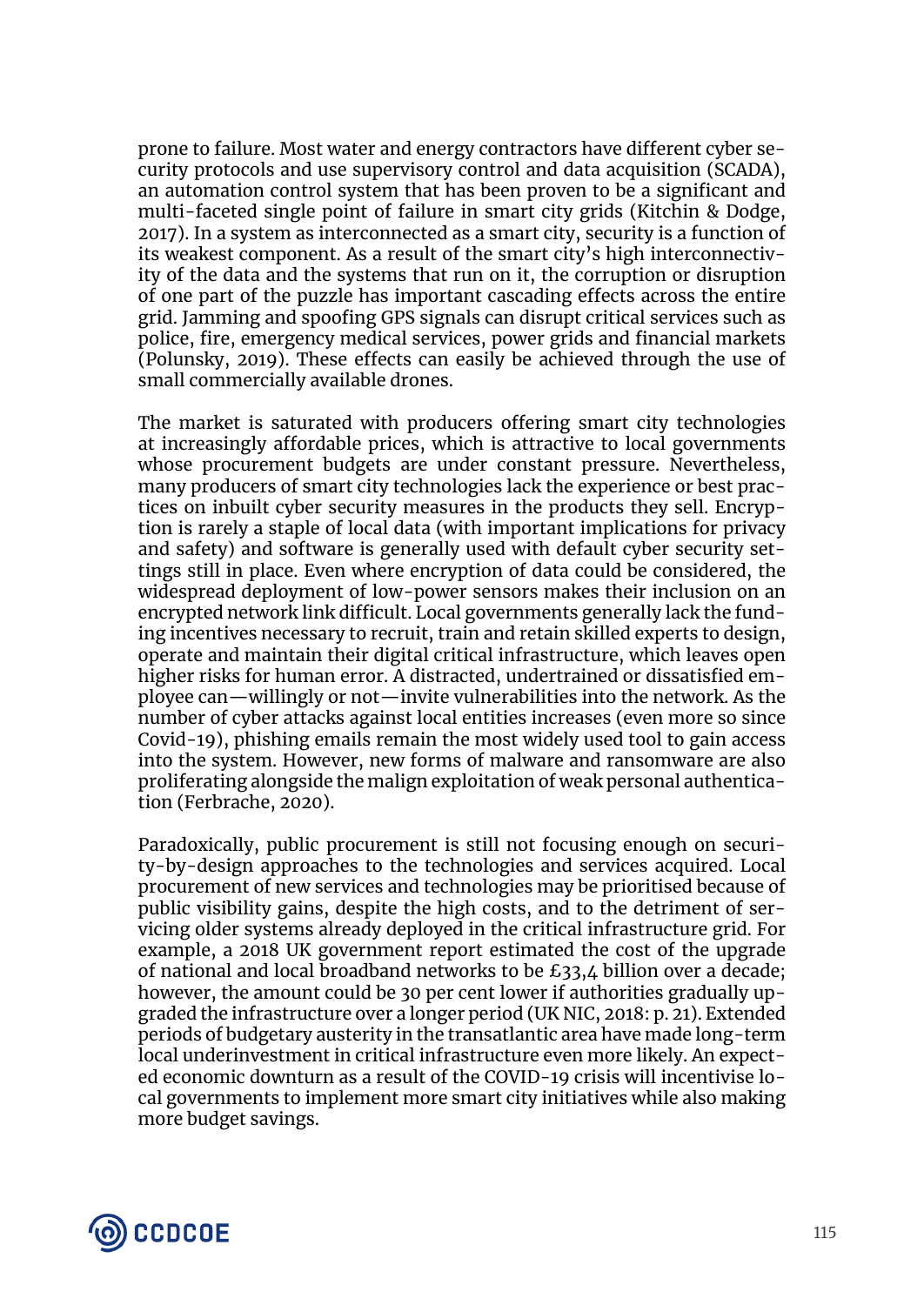The private sector has led the notable (but also profit-seeking) effort to address technical and cyber security challenges posed by emerging smart city infrastructure. The array of technical solutions includes prioritisation of data security and integrity (especially in the context of 5G networks); failsafe and overriding mechanisms, especially for large-scale command systems; access controls; data encryption; higher IT and cyber security standards and regularly updated security protocols; software patching; the deployment of network intrusion mechanisms; and staff training (Deloitte, 2019). Despite the technological solutions available, cyber or hybrid disruption by state and non-state actors below the use of force and with both military and civilian socio-technological tools rewards the disruptor. It is relatively cheap (ex. dark web ransomware is available for under \$50), it provides perpetrators with revenue from, for example, ransomware premiums, and it has public visibility as a result of the days or months-long disruption to local government and public services caused by the attacks (Fernandez et al., 2019). The consequences of cyber attacks on smart city grids have important financial and public trust costs for local governments. Technological vulnerabilities are an important route through which cyber warfare can be instigated, but they are not the only ones. People are the other big part of the smart city puzzle and we discuss this aspect next.

### *B. Brittle-by-nature? Social Vulnerabilities of Smart Cities*

An internet search of 'smart city vulnerabilities' reveals 7,9 million responses, the vast majority of which focus on technical challenges, technical mitigation and technical solutions. Even military literature reveals a predilection with technological challenges and solutions in smart city and urban environments, albeit one that is balanced by practical operational considerations (NATO STO, 2020). The 2018 NATO Capstone Concept on Urban Warfare, for example, includes considerations of the effect the social structure of a city has on the security and success of military operations. Even data privacy literature focuses on the technical rather than the social aspects. Paradoxically, the literature on smart city infrastructure almost entirely avoids considerations of the city's social structure as part of its critical infrastructure, including human behaviours and psychology, challenges related to social cohesion and group identity and issues around social justice and equality. This is an important gap considering that disinformation and 84 per cent of cyber attacks rely on some form of social engineering (ENISA, 2020).

For city inhabitants, the dense smart city infrastructure reconceptualises the city as a 'platform for services' (Kitchin & Dodge, 2018). Local governments provide apps that GPS-track and estimate the arrival time of public transportation (buses, underground, trains), online tax submission, healthcare apps and others. Recent research at Carnegie Mellon University revealed smart city design and operations require more attention to safety, sustainability, equity and resilience. The United Nations (UN) cautions that technological change and smart urbanisation can serve as critical channels for social inclusion, but they can also worsen social exclusion. A city's pre-existing social structure is influential in shaping the impact on smart city infrastructure. Private tech

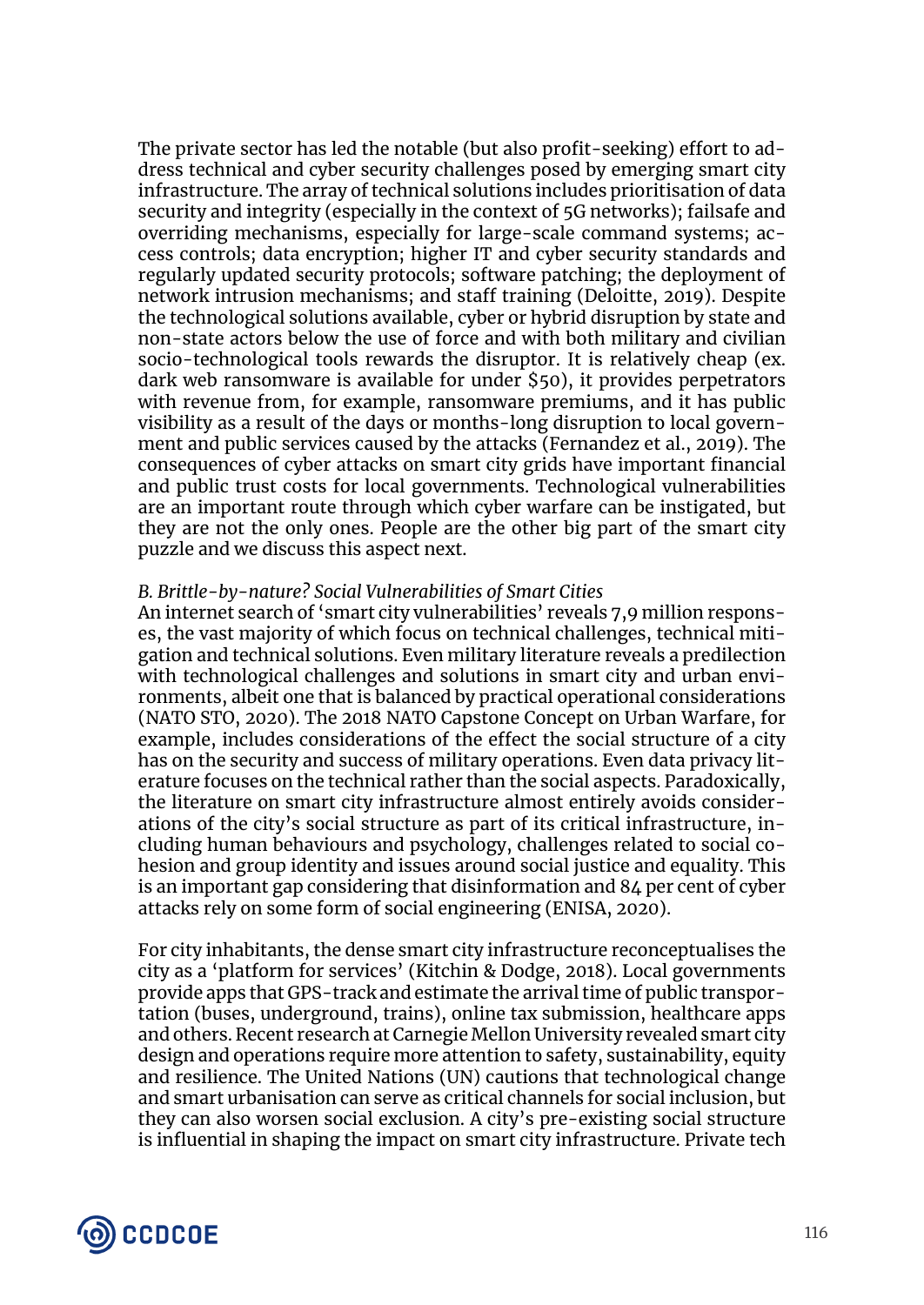companies refuse to sell facial recognition technology for smart policing applications used by local law enforcement agencies across the US because the technology is brittle and prone to social biases (Greene, 2020). Less affluent communities cannot afford the skilled work or the investments in modern and secure technologies to safely deploy smart city initiatives, which also increases rather than reduces social exclusion and equitable access to higher standards of living and better local government and public services.

The proliferation of online media as a source of information for an increasing number of people is facilitating the creation of 'echo chambers' for the proliferation of man-made or automated content that spreads disinformation. Cyber warfare and other malign influence campaigns are increasingly sophisticated and exploit local contexts, crises and social tensions. In the age of big data, foreign malign actors need not rely on more than off-the-shelf algorithms that sift through social media and open-source data to reveal several critical indicators for their targeted disinformation campaigns (Hybrid COE, 2020). In this context, big data analysis of Facebook and Twitter posts by a target city's dwellers can reveal their emotions about politically and socially relevant indicators such as elections, political figures, policy priorities or values that, if activated and amplified by disinformation, can undermine and divert democratic processes and institutions. Similar algorithms enable microtargeting of specific categories of a population with highly tailored content that can shape the democratic environment.

The advent of synthetic media, deepfakes and augmented reality tools that can already realistically portray real political leaders saying or doing things that they have never in reality done adds a layer of complexity to the human, behavioural and social challenge created by emerging technologies. This challenge is all the more concerning in dense urban areas, such as smart cities, where information overload and the inability of local governments to fully shape and control their information environments is a serious vulnerability.

Social disorder can be amplified faster today through malign hybrid influencing. Synthetic media with wide and rapid dissemination across dense information networks of smart cities can lead to significant and rapidly escalating social disorder. Because the nature of online communities is not geographically contiguous and urban populations share frustrations over aspects of local governance, smart city social tensions over real or doctored content and deepfakes have a great potential for contagion. As recent research shows, deepfakes and synthetic media are more likely to be deployed in a targeted manner such as during a crisis to maximise impact while avoiding detection, mitigation and attribution (Hwang, 2020).

The social, physical and virtual infrastructure in a smart city meets in another important domain—namely, the symbolism of specific city locations for political and social movements. Social geography is a well-studied factor that shapes urban environments and smart cities contribute to the creation

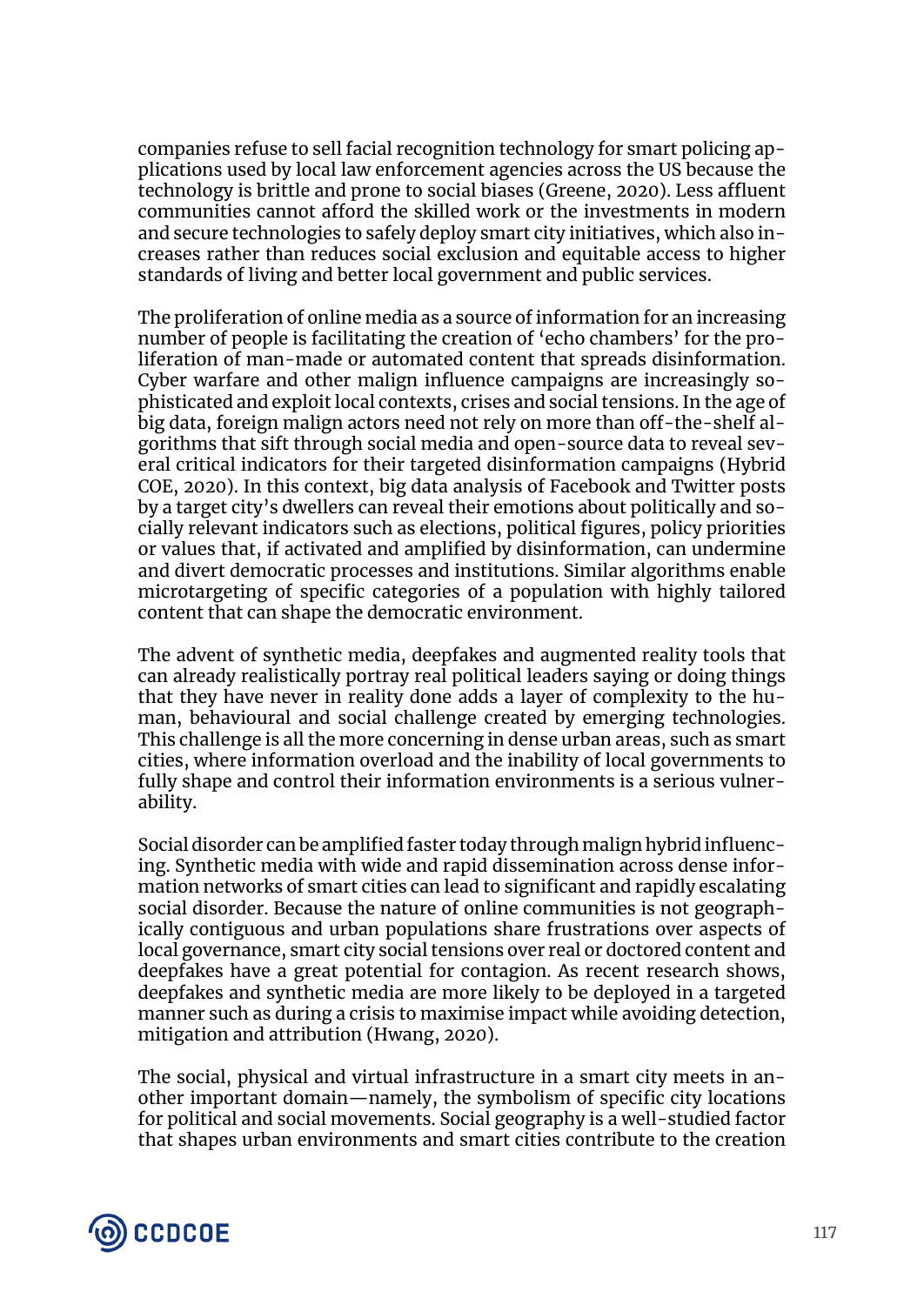of urban social geography at scale. Places like Tahrir Square in Cairo, Tiananmen Square in Beijing, University Square in Bucharest, Maidan Square in Kiev and, more recently, Lafayette Square in Washington DC and the Justice Center area in Portland carry much social symbolism associated with the popular struggle against perceived national or local government abuse of power. The symbolism around city landmarks can also be an important trigger of social disorder, including during the Bronze soldier incident in Estonia in 2007.

Social disorder can also follow urban economic downturns, as seen in the massive protests against austerity across Greece. As in our scenario at the beginning of the article, inequities in cities and disparities in living standards can be extreme and be exploited by malicious actors. Global urban centres generate 80 per cent of global GDP (World Bank, 2020). A recent report showed smart city initiatives increased local economic growth by 21 per cent in 136 cities across the world (ESI ThoughtLab, 2020). The implementation of smart city infrastructure facilitated by technological innovations in 5G, big data, AI, robotics and IoT is also set to change patterns of urban economic activity (ex. automation), which will trigger short and longer-term changes in the city's socio-economic structure. Technological change could increase social exclusion through job polarisation, wage inequality and unequal access to public services particularly in large urban areas (UNDESA, 2020).

Privacy concerns and the integrity of personal data are just part of the debate over smart cities and a key part of the intersection between technological vulnerabilities and human-centred and societal dynamics, including societal security dilemmas where citizens fear other groups or their governments. With over 850 zettabytes of data created by over eight billion IoT devices in 2021 alone, the information contained by this largely unstructured and uncured data could reveal important insights for national governments and adversaries alike. Approximately 40 per cent of cities currently use predictive data, and the number of smart cities, volume and types of data (particularly AI-generated, geospatial and behavioural data use) are expected to grow exponentially over the coming years (ESI ThoughtLab, 2020: p. 23). Smart cities will channel and process huge amounts of private-individual and commercial-industrial data, both of which require increased security. A data breach that leads to widespread loss of private user data or proprietary industrial data can have significant local and national economic security implications by exposing industrial vulnerabilities, secrets or leading to a loss of economic competitiveness. This is a particularly significant security concern in Europe, which owns the world's largest volume of industrial data.

While cyber security threats to smart cities are evolving, the 'attack surface' of information warfare is likely to continue to include humans and machines. Unless a comprehensive systemic approach to smart city security is adopted to include its most valuable component—people—hybrid warfare campaigns will continue to undermine local government and security across the transatlantic space. Societal resilience is not a uniquely national-level construct—in fact, much of it begins from the bottom up and local governments,

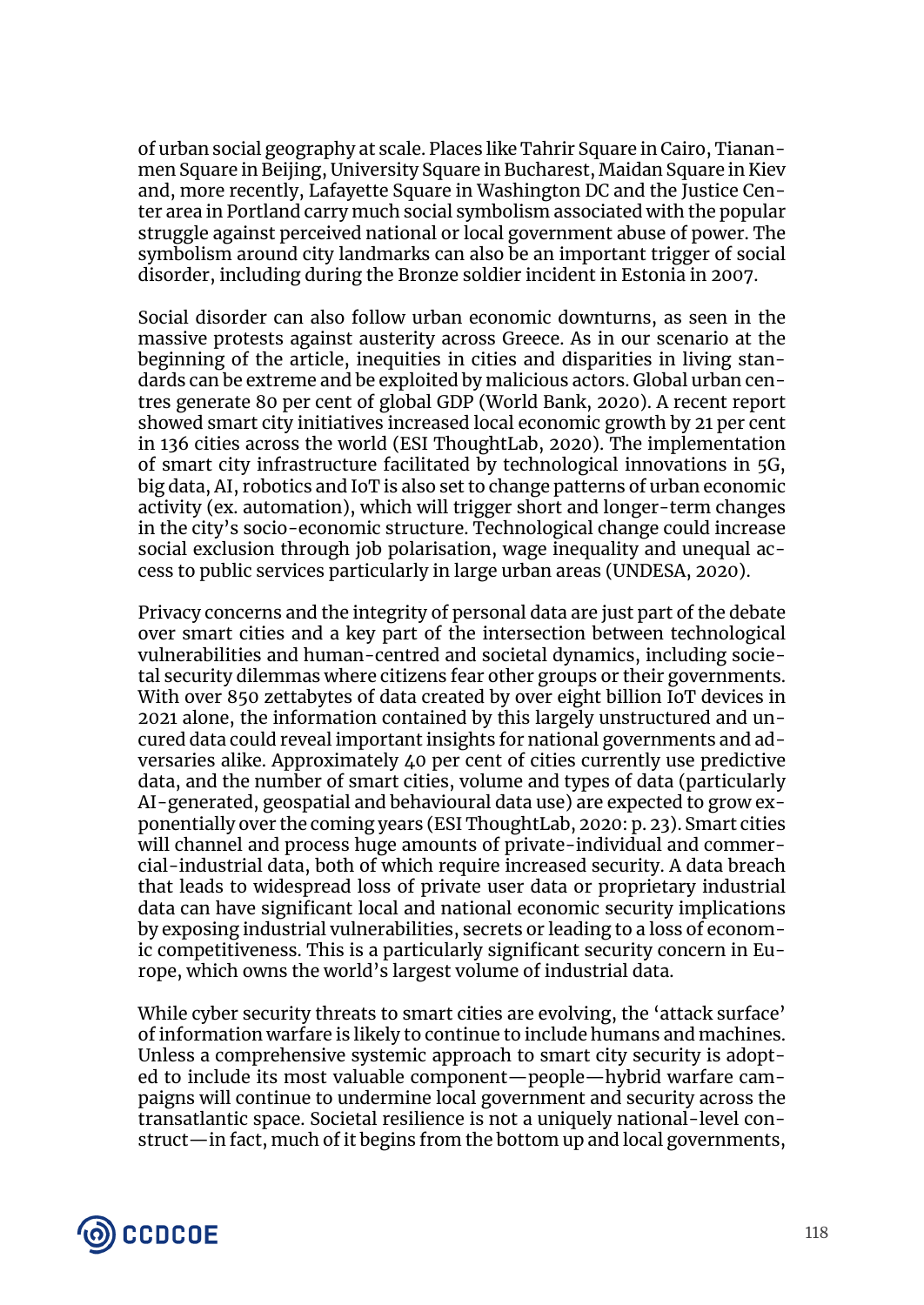particularly in the context of smart cities, as increasingly important actors in this process. Perhaps the way to refocus the narrative about the security of smart cities is to comprehensively redefine smart cities as synergetic and integrated physical, virtual and human components, structures and systems.

*C. Brittle-by-design? The Missing Link Between Smart City and National Security* One aspect that is virtually absent from the literature on smart cities is their relationship to broader national security considerations and national and international politics, including crisis management. While local government entities are increasingly an appealing, albeit incidental target for cyber criminals driven by vulnerabilities rather than political motivations against specific cities, smart cities could increasingly present more attractive and easier targets for state adversaries or state-supported cyber criminals for disruption and destruction. Large smart city infrastructures like London, Paris and Amsterdam are critical parts of the national security grids and fundamental to economic security. Prolonged mass disruption of their infrastructure—as has been recently seen in the case of month-long disruption in public services as a result of cyber attacks against American municipalities (Robles, 2020)—would be a serious national security threat to allied nations.

This is in part a result of the lesser-known nature of the complex interdependencies and politico-administrative between the levels of local and national governance (Hybrid CoE, 2020). Recent research has revealed the high dependency of critical smart city infrastructure on services generally coordinated at the national level, including satellite-based services, GPS and 5G mobile networks. Despite the dependency of local government daily operations on such technologies, policy-making processes rarely if ever include local government representatives (Polunsky, 2019).

Lessons learned in the field of cyber security are already being broadened and applied in relation to local government and the security of smart city infrastructure, but greater cooperation is needed on lessons learned between local and national government, including relating to information-sharing on evolving cyber threats. The availability of national-level guidance on safety standards and protocols, the presence of local government representatives in national decision-making bodies on vital components of critical infrastructure—including critical infrastructure around democratic processes and institutions such as elections—and the establishment of flexible governance structures will become a prerequisite in ensuring the resilience and security of smart cities across the transatlantic area. In this respect, our argument is not that the national military should be more involved in the governance of cities, but that local government officials and processes should be better integrated into national decision making and security planning.

One urgent area to address is the clarification and exercise of clear roles and responsibilities for the secure operation of smart city infrastructure and for the response to a variety of types of events of varying scopes in relation to smart city infrastructure. There are national and supranational regulations

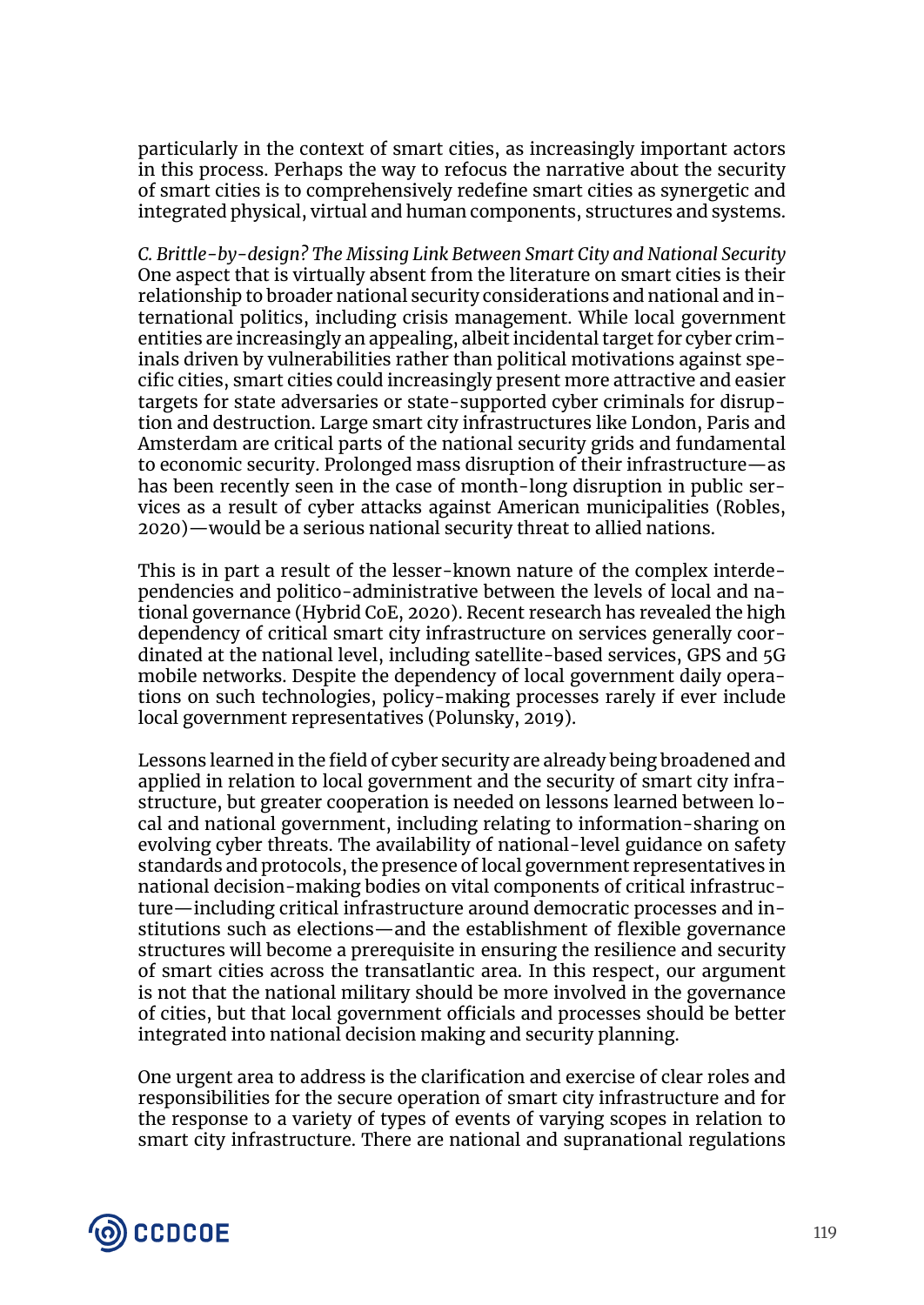(EU and NATO) in place for the protection of critical infrastructure which encompasses national, federal and local authorities and private enterprises. Nevertheless, looking towards the future when hybrid and cyber threats will target the seam between the responsibilities of different national, local, governmental and private actors, further clarification and constant updating of these specific roles is required to avoid grey areas of responsibility.

Local threat mapping can be more complex than at the national level and growing cyber attacks against local government entities can make it difficult for local officials to see the bigger picture of hybrid influence campaigns. Local governments face more challenges in linking local effects and events with global competition dynamics, and often do not have the budgets, knowledge, resources or remits to do so. Facilitating deeper vertical (national-to-local) and horizontal (local-to-local) cooperation on best security practices for smart city infrastructure and for the response to events targeting smart city grids, information sharing, audits and the training and exercising of personnel—including contractors and private industry—would be essential steps towards enhancing the preparedness and resilience of smart city environments. This could involve a cyber security committee or advisory group staffed by representatives from the national security services, local government, police and tech sector, tasked with coordinating responses to major cyber incidents, or indeed a multi-stakeholder and municipality information sharing and analysis centre. Recent tensions between the City of London and the Johnson government over COVID-19 responses and the lack of City representation on the government's national emergency management committee are illustrative of the inherent political challenges here (O'Reilly, 2020).

Finally, why should an international alliance like NATO be concerned with smart city security? While sub-national security preparedness is a national responsibility, NATO decisions bear an indirect but critical role in how smart cities conceptualise and design their security architectures. For example, in December 2019 NATO updated its baseline security requirements for telecommunications systems, including 5G networks (NATO, 2019). National governments are principally responsible for the implementation of such requirements, but so are local governments. Yet national policies on telecommunications networks are made with little to no participation or input from local governments and private industry who are subject to said legislation. Smart city infrastructure threats can create important second and third-order effects for the national and alliance levels of governance. For example, cyber attacks on critical infrastructure that lead to man-made disasters such as floods or fires can divert the military capabilities needed for alliance missions over long periods. Alternatively, such events can disrupt military planning, including military mobility, or the operation of militarily relevant infrastructure and logistical hubs. Particularly in areas with greater local autonomy, uncoordinated local government decisions could create vulnerabilities that are less visible because of the lack of clarity over the relationships between security architectures at national and local levels, but that could nevertheless be systematically or opportunistically exploited by adversaries.

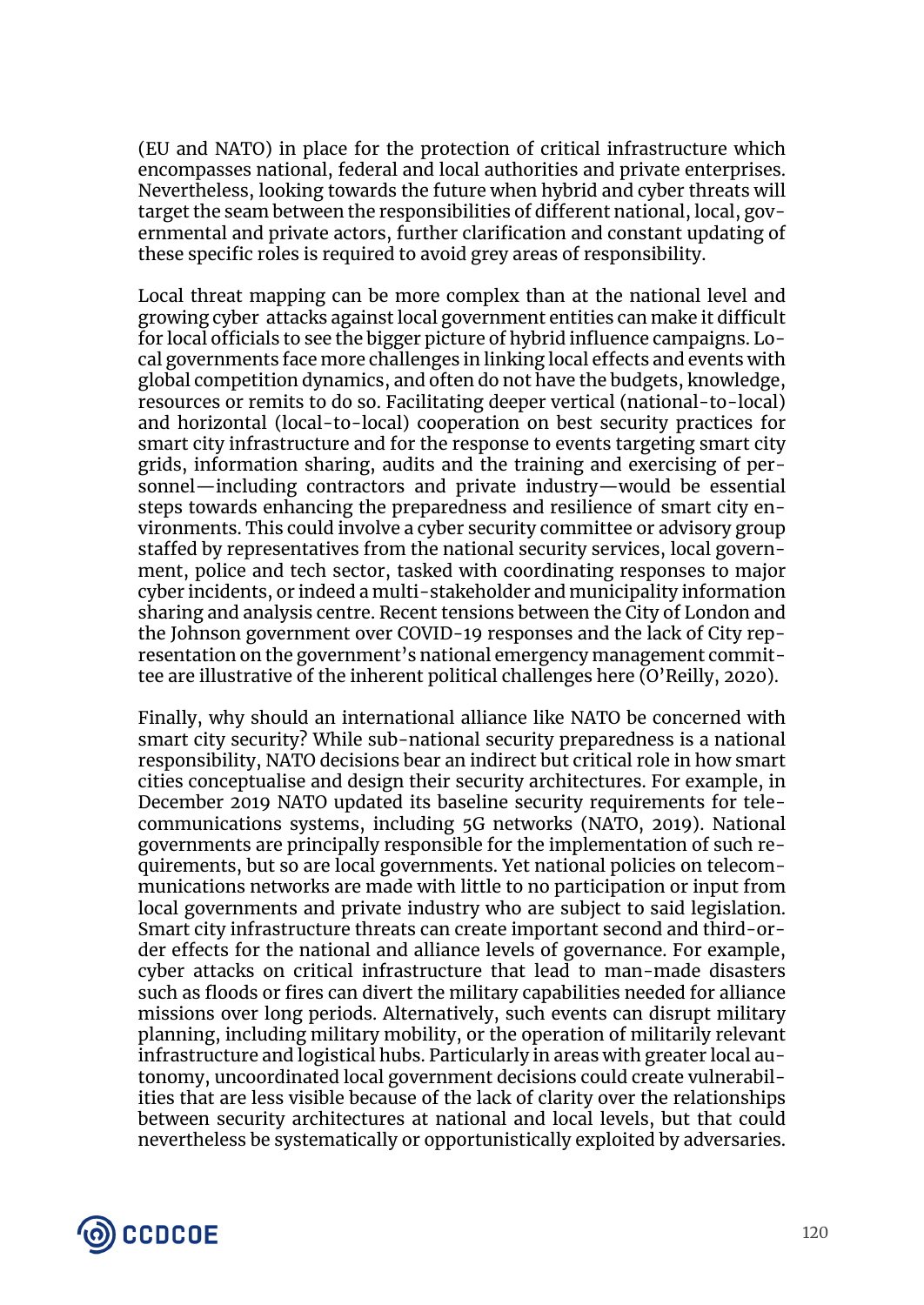NATO Science and Technology Organization's (STO) 2020 Report on Science and Technology trends refers to smart cities as 'synergistic systems' that have critical consequences for the Alliance's ability to defend allied territory or engage in urban warfare beyond the transatlantic area (NATO STO, 2020). Unsurprisingly, the main preoccupation with urban environments in NATO is on the operational side. However, NATO and national military infrastructure largely rely on local public services and grids. Much can be done on improving the preparedness of local governments to withstand severe hybrid and cyber attacks on smart city infrastructure and prevail, whether the use of force is necessary or not. Venues like the NATO Parliamentary Assembly, NATO and EU Centres of Excellence and Atlantic Associations, but also engagement with local governance networks could help assist local and national governments and the Alliance, including by encouraging an acceleration across the transatlantic area of local government-oriented resilience and preparedness-enhancing measures.

## **4. CONCLUSION**

The paper has argued that smart cities present a very real local challenge to national and international security policy at the technological, social and political governance levels. Cyber warfare, internet-enabled attacks by states against critical infrastructure and the malicious exploitation of information networks will target cities and their increasing connectivity. Such campaigns will have both political and social effects, including exacerbating identity divides, sowing division and eroding trust in governance systems and elected officials. The focus on technological solutions for smart city security obscures the adaptations needed in the broader local and national security ecosystem. The NATO 2030 reflection process presents a clear opportunity to think more deeply about the implications of local governance on the Alliance's ability to operate smoothly and efficiently in the coming decade. Continuing to build vertical and horizontal cooperation between local, national and allied security planning should be foregrounded in this process as a way of avoiding building brittle security structures.

## **5. REFERENCES**

- ABI Research. (2019) Lack of Critical Infrastructure Cybersecurity Investments in Smart Cities will Seed the Future IoT Vulnerabilities. Available from: https://www.abiresearch.com/press/lack-critical-infrastructure-cybersecurity-investments-smart-cities-will-seed-future-iot-vulnerabilities/ [Accessed 4th August 2020].
- Afflerbach, A. (2019) Broadband Performance is About More than Speed, *CTC Technology*, available from: https://www.ctcnet.us/blog/broadband-performanceis-about-more-than-speed/ [Accessed 30th October 2020].
- Alderson, A.S., et al. (2006) Globalization and the world city system: Preliminary results from a longitudinal dataset. In Taylor, P.J. et al. (eds.) *Cities in glo-*

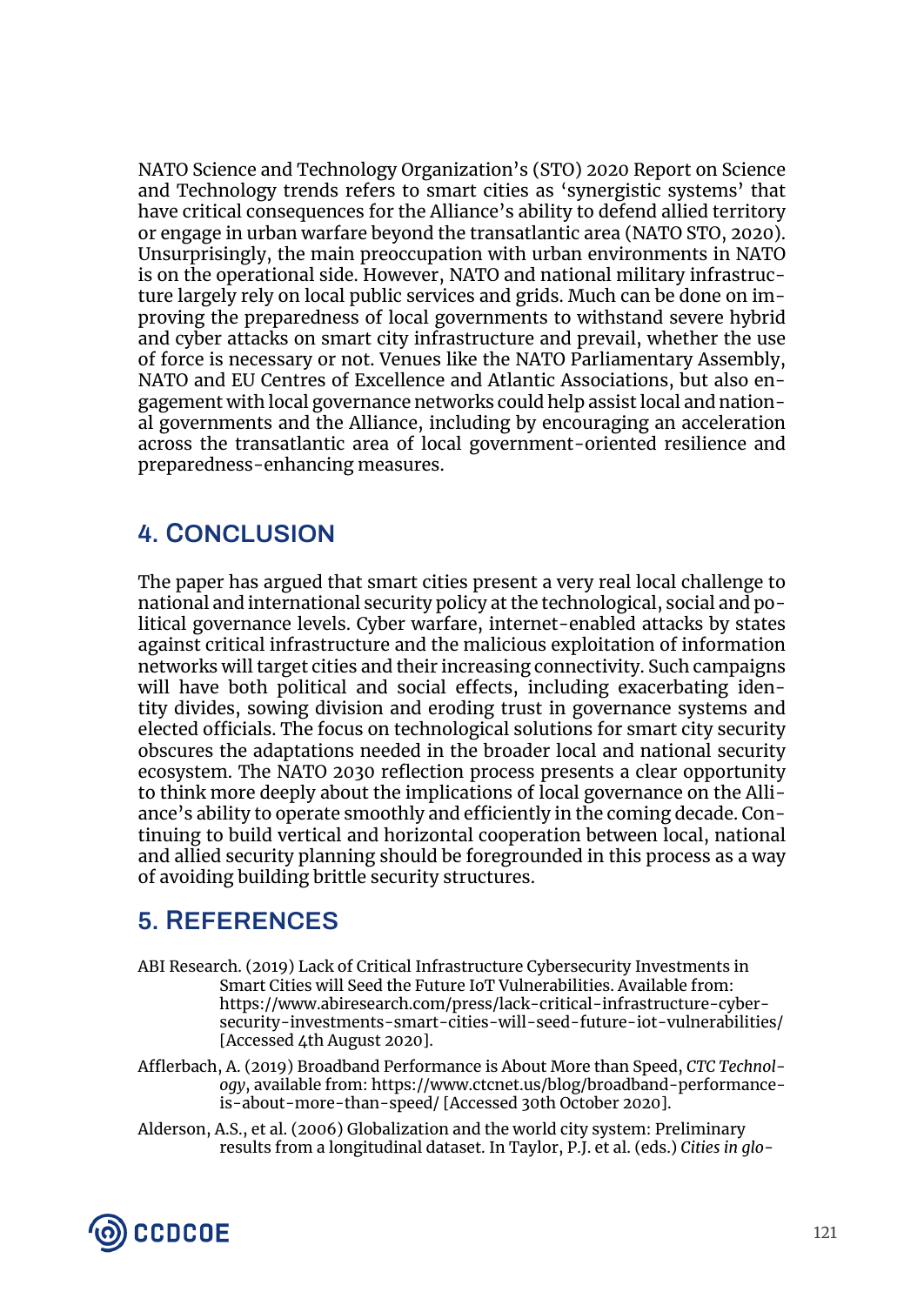*balization: Practices, policies and theories*. London, Routledge, pp. 21-36.

- Barnes, C. & Barraclough, T. (2020) Deepfakes and synthetic media. In Steff, R., Burton, J. & Soare, S.R., *Emerging technologies and international security: Machines, the state, and war*. London, Routledge, pp. 206-220.
- British Standards Institute. (2014) *PAS 181 Smart city framework*. Available from: https://www.bsigroup.com/en-GB/smart-cities/Smart-Cities-Standards-and-Publication/PAS-181-smart-cities-framework/ [Accessed 28th August 2020].
- Buzan, B. (2007) *People, States and Fear* (ECPR classics). Colchester, European Consortium for Political Research.
- Cerrudo, C. (2014) Hacking US Traffic Control Systems. *Defcon Conference* presentation. Available from: https://www.defcon.org/images/defcon-22/ dc-22-presentations/Cerrudo/DEFCON-22-Cesar-Cerrudo-Hacking-Traffic-Control-Systems-UPDATED.pdf [Accessed 8th August 2020].
- Deloitte Center for Government Insights. (2019) Making smart cities cybersecure. Available from: https://www2.deloitte.com/content/dam/Deloitte/de/Documents/risk/Report\_making\_smart\_cities\_cyber\_secure.pdf [Accessed] 10th August 2020].
- Eden Strategy Institute. (2018) *Top 50 Smart City Governments*. Available from https://static1.squarespace.com/static/5b3c517fec4eb767a04e73ff/t/5b513c57aa4a99f62d168e60/1532050650562/Eden-OXD\_ Top+50+Smart+City+Governments.pdf [Accessed 8th August 2020].
- Elmaghraby, A.S., and Losavio, M. (2014) Cyber security challenges in Smart Cities: Safety, security and privacy. *Journal of advanced research*. 5 (4), 491-497.
- ESI ThoughtLab. (2020) Smarter Cities 2025 Building a Sustainable Business and Financing Plan. Available from: https://econsultsolutions.com/wp-content/ uploads/2018/11/ESI-ThoughtLab\_Smarter-Cities-2025\_ebook\_FINAL. pdf [Accessed 10th August 2020].
- European Commission. (2020a) *EU-funded projects on Smart Cities*. Available from: https://ec.europa.eu/digital-single-market/en/eu-funded-projectssmart-cities [Accessed 28th February 2020].
- European Commission. (2020b) The EU cybersecurity certification framework. Available from: https://ec.europa.eu/digital-single-market/en/eu-cybersecurity-certification-framework [Accessed 16th October 2020].
- European Commission. (2017) The making of a smart city: best practices across Europe. Available from: https://smartcities-infosystem.eu/sites/default/ files/document/the\_making\_of\_a\_smart\_city\_-\_best\_practices\_ across\_europe.pdf [Accessed 10th August 2020].
- European Union Agency for Cybersecurity. (2020) ENISA Threat Landscape 2020. Available from: https://www.enisa.europa.eu/publications/enisa-threatlandscape-2020-main-incidents [Accessed 29th October 2020].
- Hybrid COE (The European Centre of Excellence for Countering Hybrid Threats). (2020) Helsinki in the era of hybrid threats – Hybrid influencing and the city. Available from: https://www.hybridcoe.fi/wp-content/uploads/2018/08/Helsinki-in-the-era-of-hybrid-threats-–-Hybrid-influencing-and-the-city\_ENG.pdf [Accessed 4th August 2020].
- Fagan, M.J., Megas, K.N. et al. (2020) Foundational Cybersecurity Activities for IoT Device Manufacturers. Available from: https://www.nist.gov/publications/ foundational-cybersecurity-activities-iot-device-manufacturers [Accessed 16th October 2020].

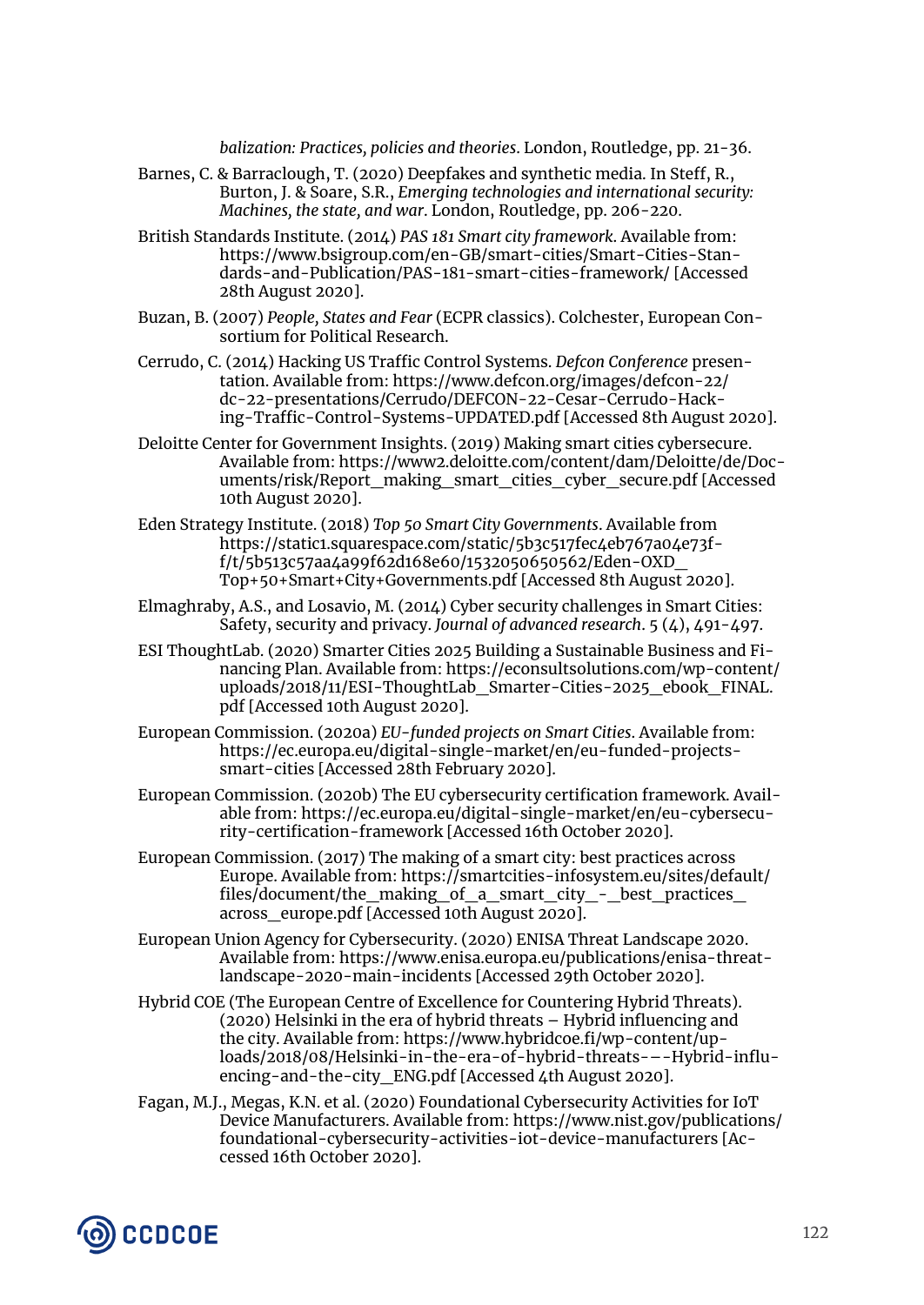- Ferbrache, D. (2020) The rise of ransomware during COVID-19, KPMG. Available from: https://home.kpmg/xx/en/home/insights/2020/05/rise-of-ransomware-during-covid-19.html [Accessed 30th October 2020].
- Fernandez, M. et al (2019) Ransomware Attack Hits 22 Texas Towns, Authorities Say. *New York Times*, 20 August. Available from: https://www.nytimes. com/2019/08/20/us/texas-ransomware.html [Accessed 8th August 2020].
- Greene, J. (2020) Microsoft won't sell police its facial-recognition technology, following similar moves by Amazon and IBM. *Washington Post*, June 11. Available from: https://www.washingtonpost.com/technology/2020/06/11/ microsoft-facial-recognition/ [Accessed 12th June 2020].
- Hwang, T. (2020) Deepfakes: A Grounded Threat Assessment. *Centre for Security and Emerging Technologies, Georgetown University*. Available from: https://cset. georgetown.edu/research/deepfakes-a-grounded-threat-assessment/ [Accessed 10th August 2020].
- IESE Business School. (2019) These Are the Smartest Cities in The World For 2019. Available from: https://www.forbes.com/sites/iese/2019/05/21/these-arethe-smartest-cities-in-the-world-for-2019/#606301461429 [Accessed 8th August 2020].
- IESE Business School. (2019) IESE Cities in Motion Index 2019. Available from: https://media.iese.edu/research/pdfs/ST-0509-E.pdf [Accessed 10th July 2020].
- International Data Corporation. (2020) *Smart Cities Initiatives Forecast to Drover \$189 Billion in Spending in 2023*. Available from: https://www.idc.com/getdoc. jsp?containerId=prUS45303119 [Accessed 14th August 2020].
- International Organization for Standardization. (2020) *ISO/IEC 30145-3:2020 Information technology — Smart City ICT reference framework — Part 3: Smart city engineering framework.* Available from: https://www.iso.org/standard/76373.html [Accessed 16th October 2020].
- Kitchin, R. & Dodge, M. (2017) The (In)Security of Smart Cities: Vulnerabilities, Risks, Mitigation, and Prevention. *Journal of Urban Technology*. 26 (2), 47-65, DOI: 10.1080/10630732.2017.1408002.
- Malwarebytes. (2019) Malwarebytes Reports 365 Percent Spike in Business Ransomware Detections. Available from: https://press.malwarebytes. com/2019/08/08/malwarebytes-reports-365-percent-spike-in-business-ransomware-detections/#:~:text=Overall%20ransomware%20 detections%20against%20businesses,ransomware%20as%20a%20 major%20contributor [Accessed 8th August 2020].
- OECD. (2018) Smart Cities and Inclusive Growth. Available from: https://www.oecd. org/cfe/cities/OECD\_Policy\_Paper\_Smart\_Cities\_and\_Inclusive\_ Growth.pdf [Accessed 12th August 2020].
- O'Reilly, L. (2020). Sadiq Khan says Cobra hasn't met since May 10 and he hasn't spoken to Boris Johnson in four months. *Evening Standard*. Available from: https://www.standard.co.uk/news/politics/sadiq-khan-cobra-borisjohnson-may-10-a4550651.html [Accessed 30th October 2020].
- NATO. (2020) *Resilience and Article 3*. Available from: https://www.nato.int/cps/en/ natohq/topics\_132722.htm [Accessed 16th October 2020].
- NATO. (2019) NATO Defence Ministers to address key issues for the Alliance. *Press Release.* Available from: https://www.nato.int/cps/en/natohq/169941. htm?selectedLocale=en [Accessed 16th October 2020].
- NATO Science & Technology Organization. (2020) Science & Technology Trends